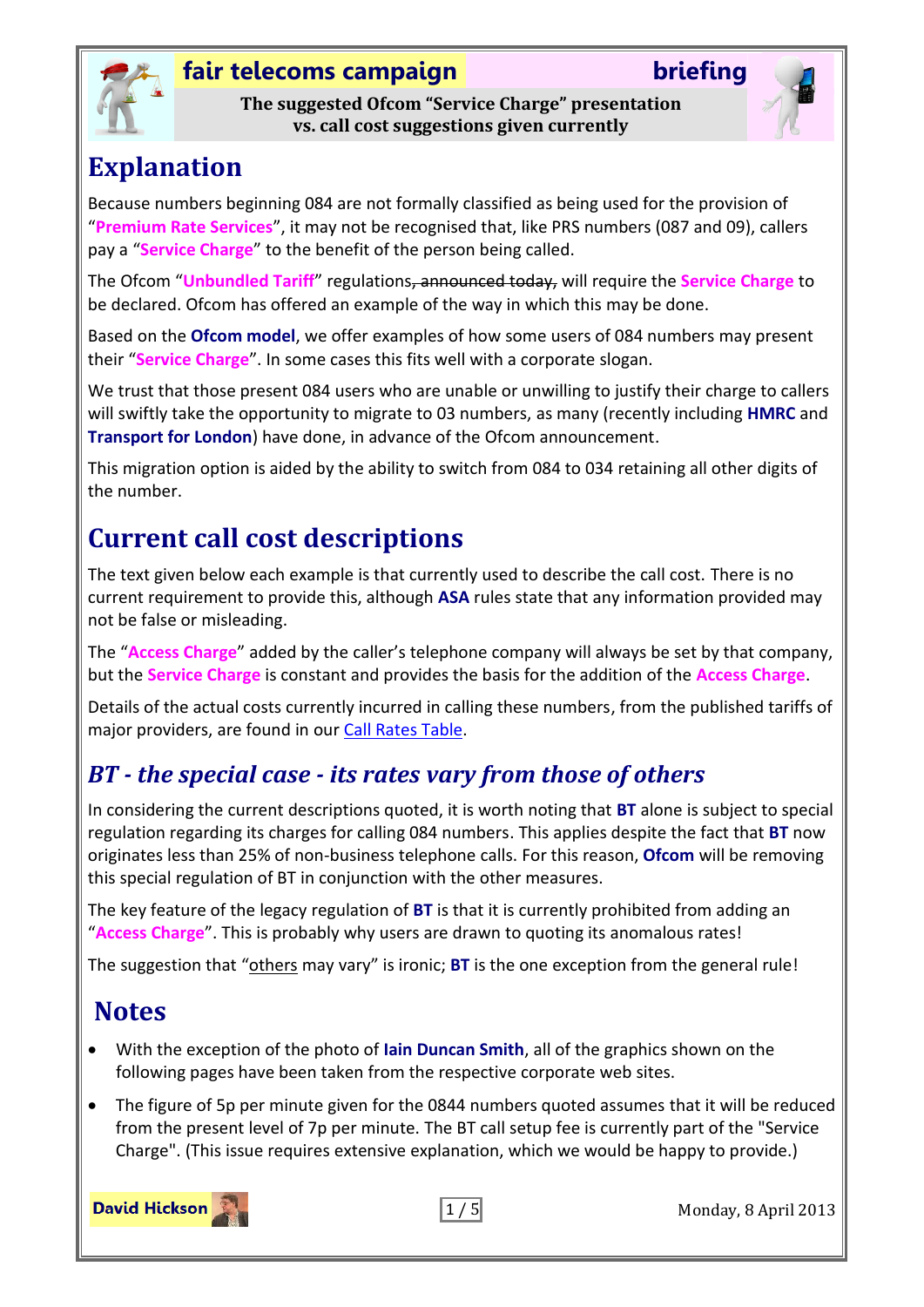

**The suggested Ofcom "Service Charge" presentation vs. call cost suggestions given currently**





## Ofcom Model **Department for Work and Pensions**



Calls to 0845 numbers from BT land lines should cost no more than 8p a minute with a 13p call set-up charge. Customers may pay more if they use another phone company or a mobile phone, or if they are calling from abroad.

Calls from mobile phones can cost up to 40p a minute, so customers should check the cost of calls with their service provider.



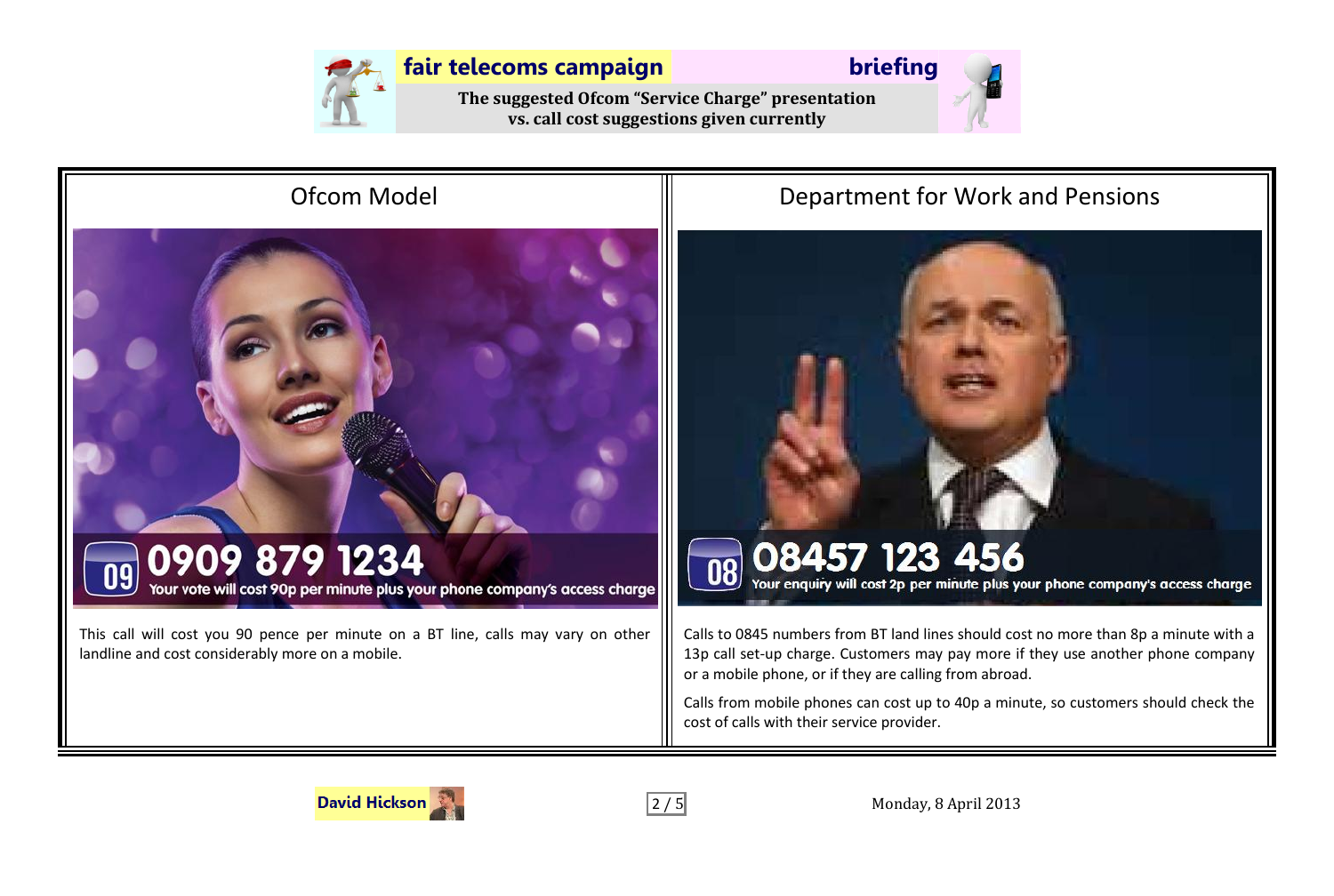

**The suggested Ofcom "Service Charge" presentation vs. call cost suggestions given currently**





0844 numbers are not premium numbers. They are charged up to and including 5p per minute or per call for BT customers, set by the Terminating Communications Provider inclusive of VAT.

The price charged by other communications providers may vary and this dialling code may be excluded from inclusive phone packages.



0844 - 5p per minute daytime and evenings.

01924 - 7.6p per minute daytime and 1p per minute evenings from a standard BT line. Rates are effective as at September 2011.



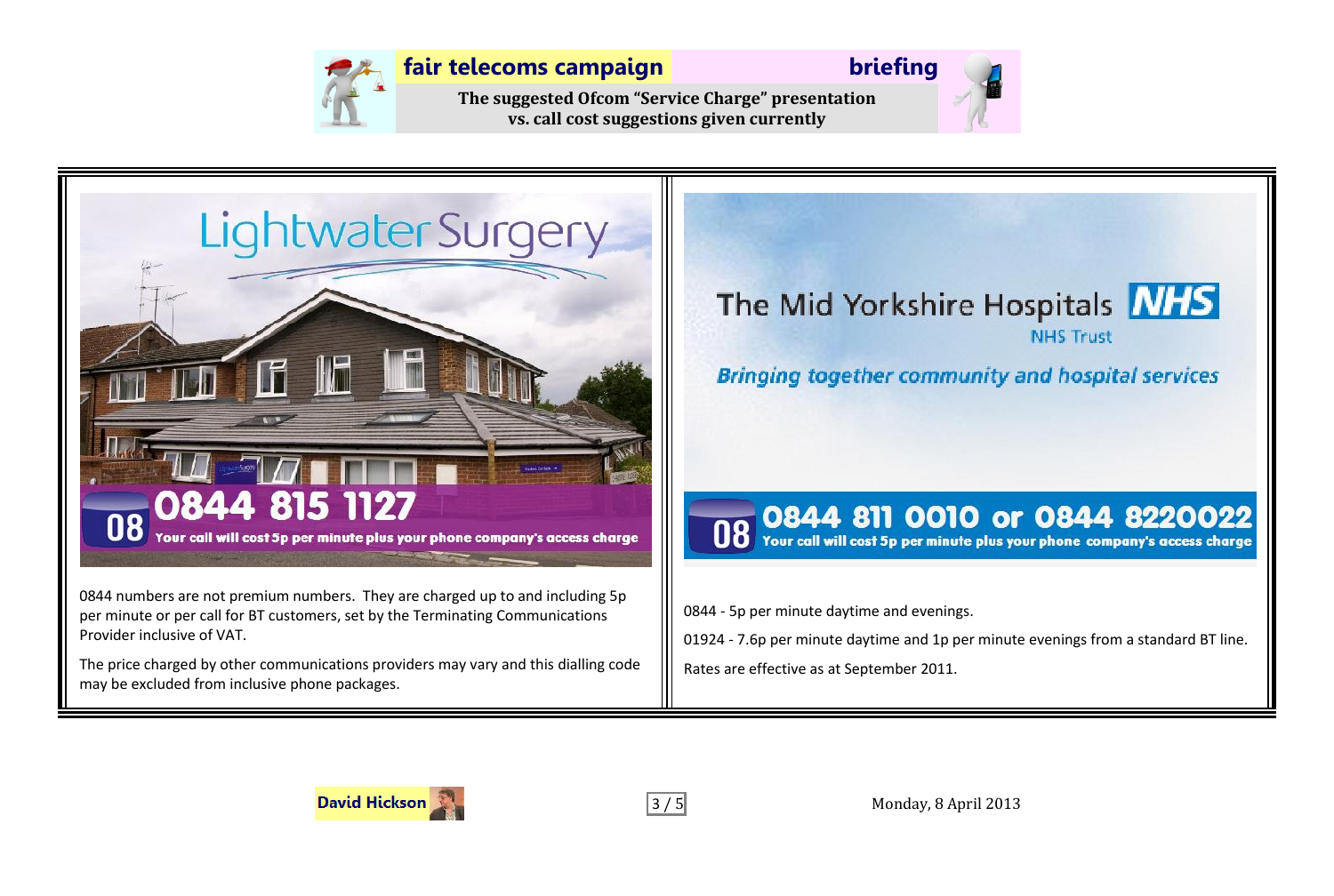

**The suggested Ofcom "Service Charge" presentation vs. call cost suggestions given currently**